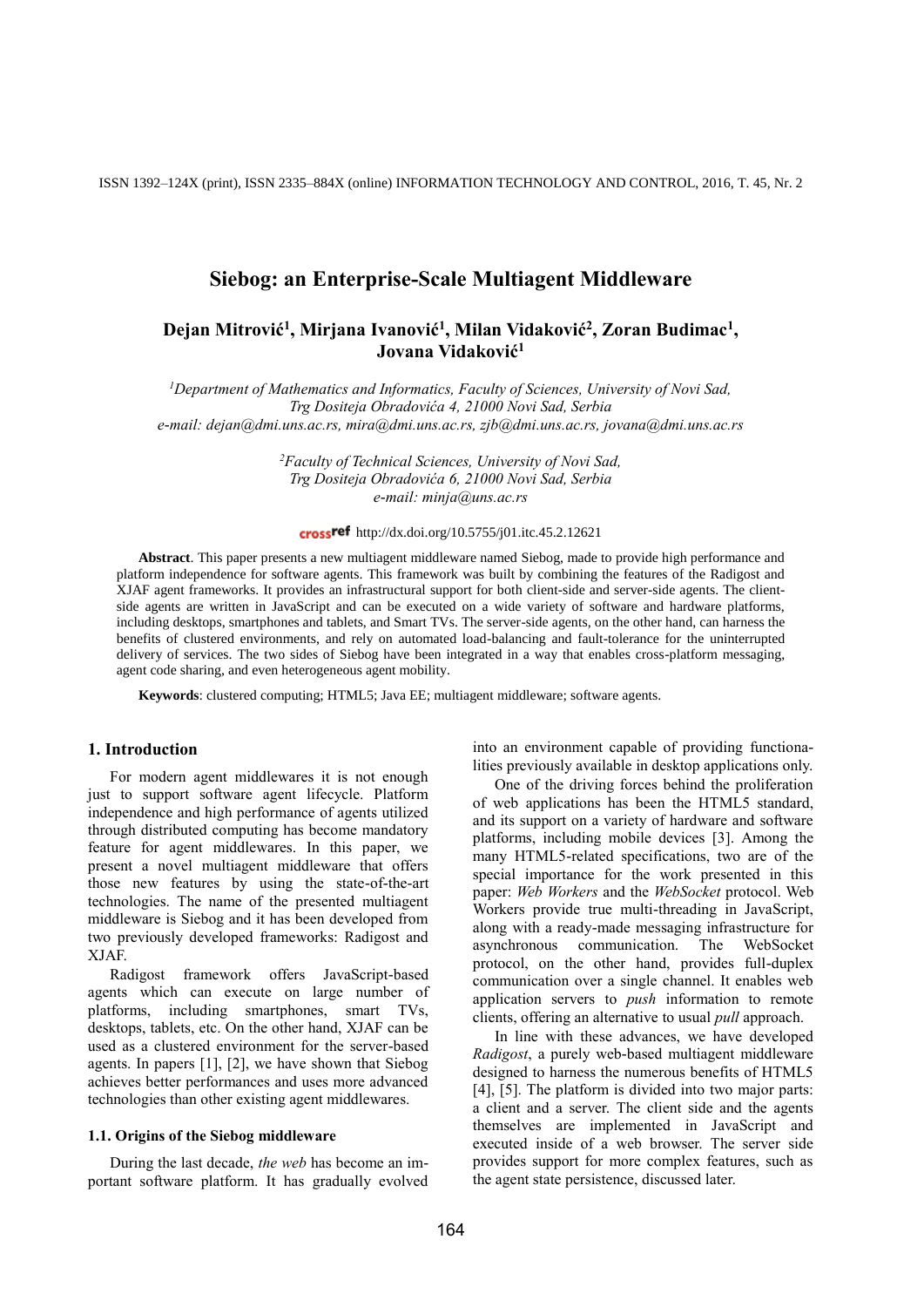Improvements brought by HTML5 on the client have been supported by corresponding server-side technologies. The *Enterprise Edition* of Java (Java EE) represents one of the most widely used technologies for server-side software development. It offers a wide range of technical solutions suitable for developing scalable and reliable software system. As such, it represents an excellent platform for developing multiagent systems.

*Extensible Java EE-based Agent Framework* (XJAF) is our additional multiagent middleware built using technical solutions of Java EE [\[6\],](#page-9-3) [\[7\].](#page-9-4) One of the main goals of XJAF is to demonstrate how *standard* Java EE technologies can be used to implement many functional requirements imposed on multiagent middleware. For example, the *Java Message Service* makes it very easy to implement asynchronous inter-agent communication, without "reinventing the wheel." Recent developments have been focused on executing XJAF on top of computer clusters, providing high-availability of deployed multiagent applications [\[1\].](#page-8-0)

Obviously, both Radigost and XJAF serve similar purposes. Both are designed to support modern, webbased enterprise applications, with Radigost being dedicated to the client-side, and XJAF dedicated to the server-side agent execution. Therefore, an integration of the two systems represents the next natural step.

This paper presents *Siebog*, an enterprise-scale multiagent middleware built by combining Radigost and XJAF into a unified multiagent framework. This approach offers a number of advantages over existing multiagent solutions.

First of all, on the client side, our system is platform-independent. As shown in [\[4\],](#page-9-1) [\[5\],](#page-9-2) its agents can be executed, without any modifications, on desktop computers, smartphone and tablet devices, and Smart TVs. In addition, no prior installation or configuration steps are required. This is beneficial to both agent developers, because of the *write once, run anywhere* approach, and to end-users, since they can utilize the benefits of the agent technology in the most convenient manner. Finally, its client-side runtime performance is comparable to that of a classical, desktop multiagent platfor[m \[5\].](#page-9-2)

On the server side, the main features of Siebog include scalability and fault-tolerance. Siebog automatically distributes agents among available cluster nodes, supporting large agent societies [\[1\].](#page-8-0) In addition, the internal state of each agent is replicated across the cluster. In case its host becomes unavailable, the agent can continue its operations on one of the remaining nodes.

As shown in Section 5, this range of functionalities is not available in any existing multiagent solution. During the development of both Radigost and XJAF, and now Siebog, a strong emphasis has been put on standards compliance. This increases the interoperability of Siebog and non-agent-based enterprise solutions. The learning curve is also flatter

for developers familiar with web and enterprise software technologies.

Having in mind above-mentioned advantages of our Siebog system, it offers great opportunities and possibilities to be used in wide range of contemporary applications. Some of them are briefly mentioned below. For example, it can support *virtual assistants* [\[8\]](#page-9-5) which, thanks to the use of modern technologies, can easily be integrated with popular cloud-based services (i.e., online calendars and schedulers). Similarly, due to the cross-platform nature of its client side, Siebog can support the development of *smart environments* (e.g., buildings, industrial installations, etc.) [\[8\].](#page-9-6) Our system can also be used to develop adaptive, personalized web-based e-learning environments [\[10\].](#page-9-7) Finally, due to its highly distributed nature and obtaining high-performances, Siebog is especially useful in applications that need to launch large numbers of agents (e.g., swarm intelligence [\[11\]\)](#page-9-8).

Siebog is released as free software, under the generous Apache License version 2.0, and placed on the GitHub [\[12\].](#page-9-9) It is actively used for scientific purposes [\[1\],](#page-8-0) [\[2\],](#page-8-1) [\[4\],](#page-9-1) [\[5\],](#page-9-2) [\[6\],](#page-9-3) [\[7\]](#page-9-4) as well as for educational purposes [\[13\].](#page-9-10)

The rest of the paper is organized as follows. Section 2 presents a brief overview of XJAF and Radigost and their functionalities. The details about Siebog, its architecture and internal organization, are given in Section 3. Section 4 presents a case study that demonstrates the main benefits of Siebog. Related work is discussed in Section 5, while the final conclusions and future research directions are given in Section 6.

# **2. Overviews of XJAF and Radigost**

XJAF and Radigost represent the building blocks of the new Siebog multiagent middleware. Therefore, to fully understand the characteristics and functionalities of Siebog, some basic insight into the two sub-systems is required. This section highlights the most important features of XJAF and Radigost. For more information, see [\[4\],](#page-9-1) [\[5\],](#page-9-2) [\[7\].](#page-9-4)

## **2.1. XJAF middleware**

As noted earlier, Java EE includes a wide range of technologies that can be used to realize many functional requirements of a multiagent middleware. Example technologies include [\[14\]:](#page-9-11) *Enterprise JavaBeans* (EJBs), server-side components that implement the applications' business logic, *Java Message Service* (JMS), an API for asynchronous messaging between loosely coupled components, and *Java Naming and Directory Interface*, a directory service.

XJAF is a multiagent middleware that builds on top of Java EE [\[6\],](#page-9-3) [\[7\].](#page-9-4) The focus is on using existing *standardized* and well-tested technologies for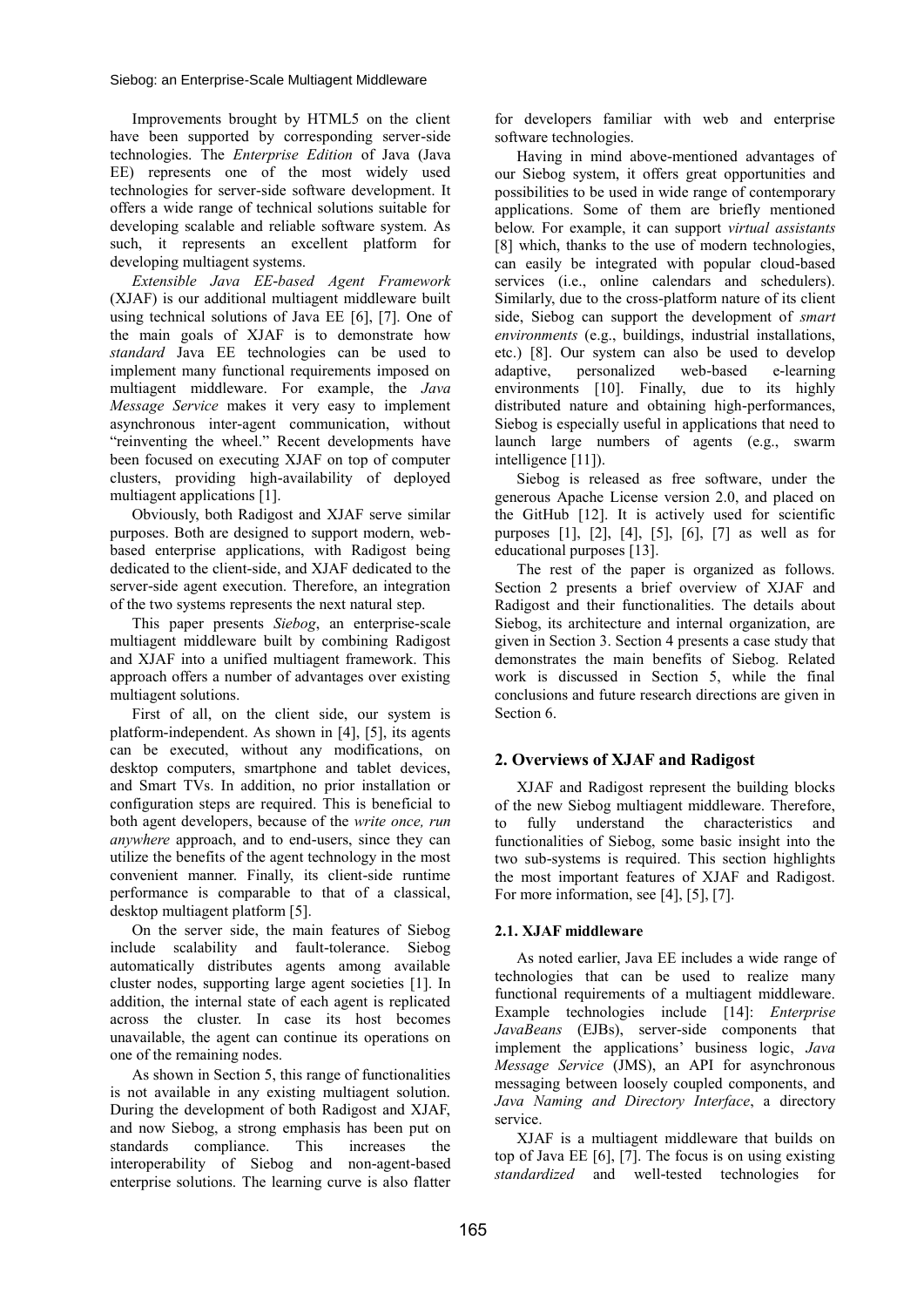enterprise application development. In this way, XJAF and its agents can be integrated into existing enterprise applications with the minimum amount of effort.

In addition to aforementioned technologies, Java EE offers an extensive support for clustered computing and the deployment of scalable and faulttolerant applications. Obviously, XJAF successfully exploits this fact. It uses a computer cluster in order to achieve two important functionalities: agent loadbalancing and state replication and failover. Loadbalancing is concerned with distributing running agents across cluster nodes, and sharing the computational load. The state replication process copies the agent's internal state to a pre-defined number of backup nodes. In case the agent's host node becomes unavailable, the failover process will transparently restore the agent on one of the remaining nodes.

XJAF consists of a number of components called *managers*. In the latest incarnation of the system [\[1\],](#page-8-0) three managers are available: *Connection Manager, Agent Manager*, and *Message Manager.* The Connection Manager is in charge of connecting XJAF clusters into a single computational network.

The Agent Manager controls the agents' life-cycles and maintains the directory of deployed and running agents. Internally, it maps agents to EJB components, and then passes them on to the enterprise application server. The server, in turn, provides a number of features, including concurrent access control, transaction management, and state replication and failover described earlier.

Finally, the Message Manager provides the interagent messaging infrastructure. Again, internally it relies on the JMS for asynchronous and reliable message delivery and processing.

Performance evaluation results presented in [\[1\]](#page-8-0) outline one possible use case for XJAF. That is, our system is well-suited for applications that need to deploy and run large populations of agents in computer clusters. However, being built on Java EE standards, XJAF might help to bridge the gap between existing enterprise solutions and the agent technology.

#### **2.2. Radigost platform**

As a multiagent platform, Radigost provides an architectural support for the execution and interaction of its agents. Its core functionalities include agent lifecycle management, a communication infrastructure, and a yellow-pages service. For example, agents can find other (active or inactive) agents, spawn new agent instances, and interact with agents running not only within the system boundaries, but also in third-party multiagent solutions.

Being a JavaScript application, the life-cycle of an agent is inherently tied to its host web page. However, many targeted web applications, such as online elearning and tutoring systems, require long-running, ongoing interaction with end-users. One of the key

features of Radigost is, therefore, the support of agent state persistence. The state is restored during the agent initialization (i.e., once the user loads the host web page), and also stored on a remote persistence server during the finalization (i.e., when the user closes the web page). From the agent's point of view, the entire process is performed transparently. The runtime state is an arbitrary data structure, and depends on the actual needs of the agent.

One of the key features of agents is a social interaction. In Radigost, this interaction is achieved through asynchronous message exchange. For maximum performance and interoperability, the platform utilizes the existing, standardized messaging infrastructure of Web Workers.

The general architecture of Radigost is shown in [Figure 1.](#page-2-0) The platform includes a client and a server side. The client side is executed inside of a web browser, and is comprised of agents and a client library. The client library exposes most of the platform's functionalities to agents and agent developers. For example, it provides the *Agent prototype* which defines the default functionalities for all agents. It also includes the necessary functions that support the inter-agent communication through message exchange. Finally, in addition to inter-agent messaging, the library provides a support for communication between an agent and the client application (e.g., the web page), realized through the well-known *Observer* software design pattern.



**Figure 1.** General architecture of Radigos[t \[5\]](#page-9-2)

<span id="page-2-0"></span>The server-side of Radigost includes three core components: *State Manager*, *Directory Facilitator*, and *Gateway*. State Manager enables previously described agent state persistence. Directory Facilitator implements the standard yellow-pages service. It enables agents to register and publish descriptions of their functionalities, and to search for other registered agents.

The final server-side component of Radigost is Gateway. It adds the interoperability to our system, enabling its agents to seamlessly interact with agents deployed in third-party multiagent solutions, such as JADE [\[15\].](#page-9-12) The Gateway itself consists of two specialized sub-components: *Bridge* and *Socket*. Bridge performs on-the-fly agent name mappings and transformations of FIPA ACL messages. It needs to be re-implemented for each supported third-party multiagent solution.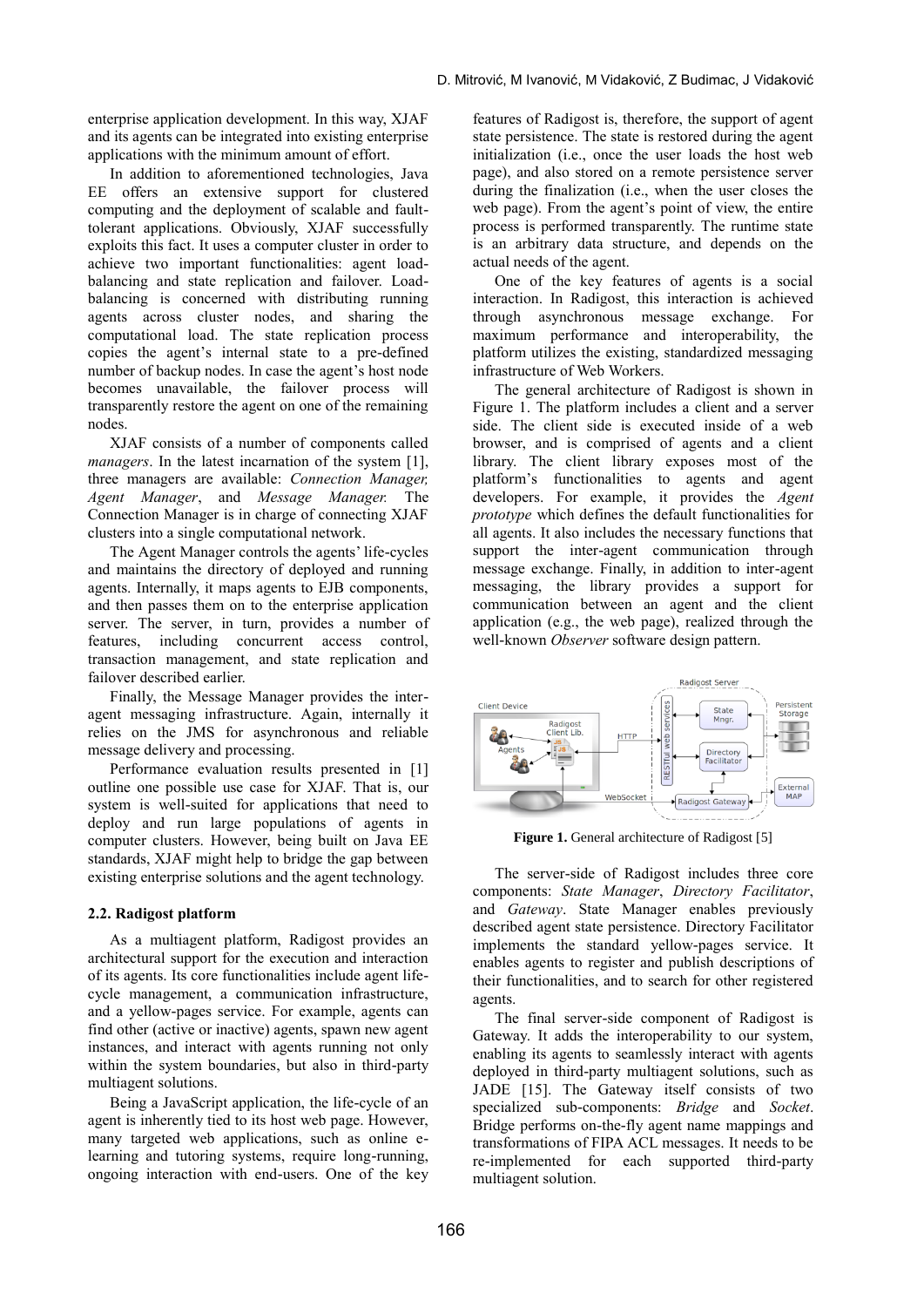The Socket component represents a channel for the flow of messages between Radigost and third-party agents. Socket relies on the WebSocket protocol, enabling full-duplex communication: for example, not only can Radigost agents send messages to JADE agents, but JADE agents can also initiate the interaction with any Radigost agent running in any connected client. This feature is very important, as it increases the practical applicability of our system in a significant way.

### **3. The Siebog multiagent middleware**

Siebog is a multiagent middleware built by integrating XJAF and Radigost into a single framework. In this way, it can harness the benefits of both systems. For example, it can provide a clustered computing on the server, and assure the platform-independence on the client side. All of its internal components are standards-compliant and can easily interact with or be integrated into existing web and enterprise software systems. For example, Siebog agents can publish their functionalities in a form of web services, and can easily invoke other EJB components or perform object-relational mapping.

Besides functionalities that are directly extracted from its individual components, Siebog has several other important features, including the following:

- Cross-platform messaging: Radigost agents can communicate with XJAF agents in the same way as with Radigost agents, and vice-versa.
- Code sharing: an agent written once can be executed both on Radigost (client-side) and XJAF (server-side).
- Heterogeneous agent mobility: an agent can freely move between the Radigost client and the XJAF server. This migration is achieved indirectly, through the internal state transfers.

This section provides more details about the features of Siebog, and describes its architecture and internal organization.

#### **3.1. Software integration patterns**

Heterogeneous system integration is a common and well-understood problem. Several integration patterns have emerged over time, including the *Shared Database*, *Message-Oriented Middleware*, and *Remote Procedure Invocation* patterns [\[16\].](#page-9-13) Shared Database is applicable when different sub-systems need to share the data, but otherwise operate independently of each other. The database is directly accessible by all components, and usually provides a single schema. The Message-Oriented Middleware pattern offers the greatest degree of component independence [\[16\].](#page-9-13) Different parts of the system exchange messages, carrying (usually) small packets of information, in an asynchronous manner.

Remote Procedure Invocation enables heterogeneous sub-systems of the overall application to share

their functionalities, rather than data [\[16\].](#page-9-13) The public functionality of each sub-system is exposed using an agreed-upon format. During the invocation, all internal communication (i.e., within a sub-system) is automatically transformed into a standardized external protocol. Over time, Remote Procedure Invocation has been realized in a number of concrete forms, including CORBA, Java RMI, and web services, where web services currently represent the most widely-used approach.

In the case of Radigost and XJAF, the integration approach is mainly dictated by their underlying implementation technologies. The most natural and straightforward way of integrating the JavaScript-based Radigost and the Java EE-based XJAF is to use web services. Although in Radigost especially a strong emphasis has been put on interoperability, a tighter integration through this layer is more beneficial in the long run. By replacing the previously described Gateway component with a web services-based layer, the two systems can:

- Cooperate more efficiently, e.g., by eliminating the need for agent name mappings and message transformations;
- Achieve a greater level of interoperability, through e.g., agent mobility; and
- Offer simplified agent development process through code sharing: an agent written once can be executed, without modifications, on any of the two systems.

Interoperability with third-party multiagent solutions is still planned, but it will be redesigned as part of XJAF.

### **3.2. XJAF as a web-service oriented architecture**

The main goal of web services is to provide machine-to-machine communication. In general, a web service consists of an interface understandable by machines (and humans), and a communication protocol. The first step in developing Siebog is, therefore, to provide web service-based interfaces for XJAF managers. This, however, can be achieved in different ways.

*XML web services* represent one of the two competing approaches for developing and using web services. It encompasses a *wide* range of standards and specifications, covering interface definition, description and discovery, communication, security, etc. Communication is, in most cases, performed using XML-encoded messages transmitted over HTTP, although other approaches are possible as well. Unfortunately, the sheer amount of (sometimes conflicting) standards and specifications related to XML web services has turned out to be their weakest point, preventing them from gaining much traction in the developer community.

*Representational state transfer* (REST) is a more recent, alternative design approach for applications based on web services [\[17\].](#page-9-14) It uses the four HTTP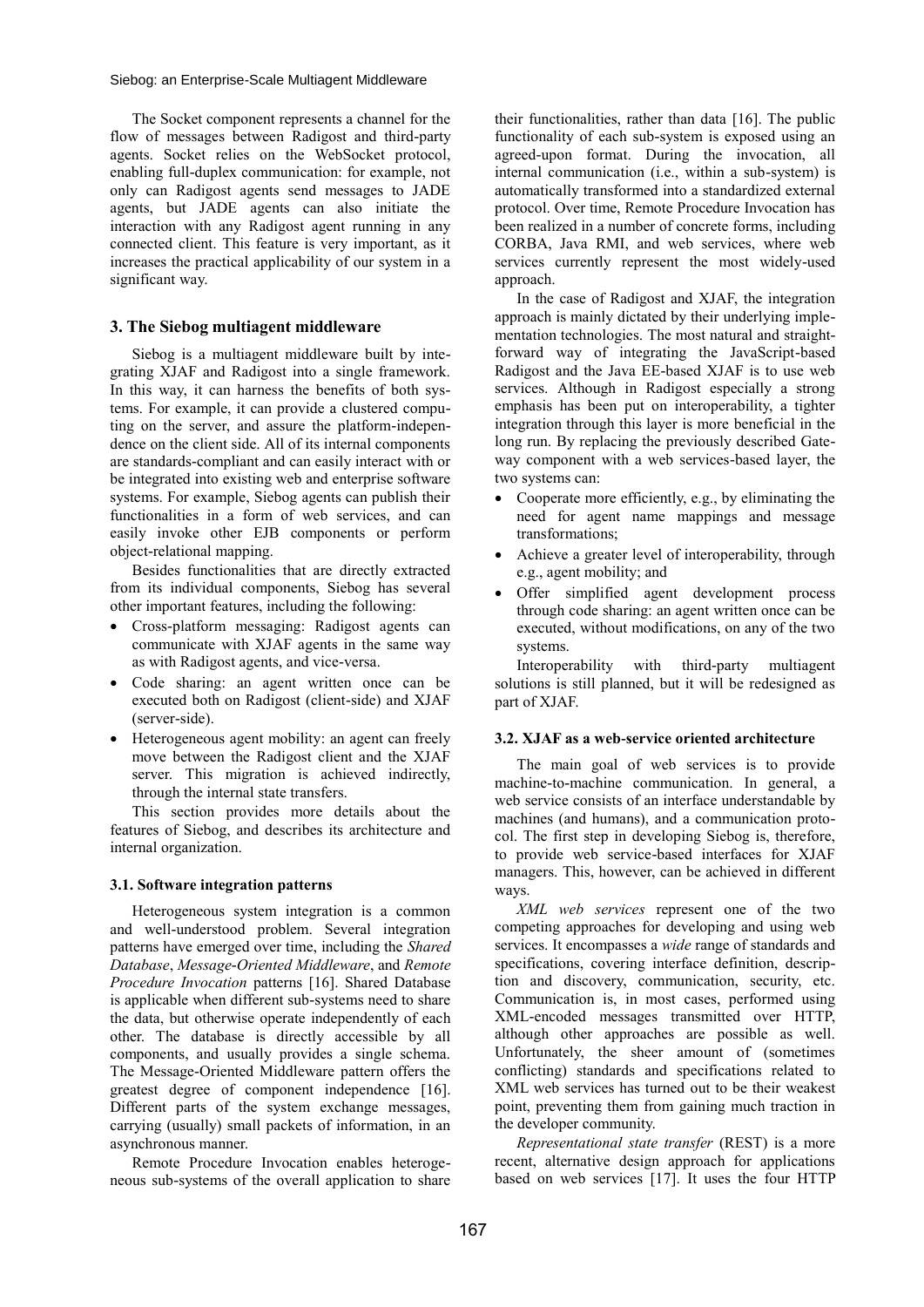operations – *GET*, *POST*, *PUT*, and *DELETE* – to query and manipulate *resources*. Resources themselves are represented using *Uniform Resource Identifiers* (URIs). REST is a "standard-less" set of architectural design principles and constraints. The *Stateless* constraint, for example, states that all communication between the client and the server is stateless, in the sense that the server should not store any contextual information about the client [\[17\].](#page-9-14) Web services that adhere to all of REST principles and constraints are often referred-to as *RESTful*.

It is worth noting that an older version of XJAF has been also provided in a form of a web serviceoriented architecture, with its managers designed as XML web services [\[6\].](#page-9-3) However, RESTful web services represent a "better fit" for the intended purpose of integrating JavaScript and Java EE systems. They are much easier to use from the JavaScript client, especially when *JavaScript Object Notation* (JSON) format is used to represent objects. In addition, RESTful services provide better performance, due to less runtime overhead [\[18\].](#page-9-15)

Since EJBs are used to implement major parts of XJAF, including the managers, the process of transforming them to RESTful web services is straightforward. This is one example of how the standards-compliance can bring benefits to software development. The majority of work has consisted on annotating the appropriate parts of code. Custom (de- )serializations for JSON messages had to be provided in some cases (e.g., for objects representing FIPA ACL messages), but the entire process was completed without any technical difficulties.

[Table 1](#page-4-0) outlines the proposed REST interface of the agent manager. Its base URI is "/agents", and in all cases the input arguments and return values are represented as JSON-formatted strings.

<span id="page-4-0"></span>**Table 1.** Part of the agent manager's REST API. All methods consume and produce objects of type application/json. Parts of URIs enclosed in curly braces represent variables

| Method   | URI                                 | <b>Description</b>                                                             |
|----------|-------------------------------------|--------------------------------------------------------------------------------|
| GET      | /classes                            | Returns the list of<br>available agent classes.                                |
| GET      | /running                            | Returns the list of<br>running agents (their<br>AID <sub>s</sub> ).            |
| PUT      | $/$ running $/$<br>{agClass}/{name} | Runs a new agent of<br>the given class, and<br>with the given runtime<br>name. |
| DEL FTE. | /running/ $\{aid\}$                 | Stops the agent with<br>the given AID.                                         |

Although managers have been re-designed as RESTful web services, internal Java components, such as agents, still invoke them as regular EJBs. This is because EJB invocations incur far less overhead than REST interfaces. For example, when both the agent and the manager are located on the same machine

(which is the usual case), no serialization of method parameters is required. Luckily, REST interface definitions can be mixed in with regular EJB method implementations.

#### **3.3. Integrating server-side components**

Within the Siebog middleware, the focus of Radigost is solely on the client-side agent execution. At the same time, there is some overlap in functionalities between existing server-side Radigost components shown earlier in [Figure 1](#page-2-0) and XJAF managers. For example, the Directory Facilitator component in Radigost shares functionalities with the XJAF's Agent Manager.

In the process of integrating the two systems, a new XJAF manager, named *WebClient Manager*, is introduced. The new manager acts as a layer between Radigost on the client, and XJAF on the server side. It provides two main functionalities.

First, the WebClient Manager acts as a WebSocket server endpoint. It delivers all messages from serverside XJAF components (incl. agents) to client-side agents. Secondly, the new manager takes over the role of the State Manager in the original Radigost configuration. That is, its REST API can be used to persist the runtime state of a Radigost agent, and later restore it (e.g. when the user reloads the web page).

Out of the remaining server-side components shown in [Figure 1,](#page-2-0) Directory Facilitator has been fully replaced by the Agent Manager, while the concrete realization of the Gateway component within the Siebog architecture has been left for further development.

The final proposed architecture of Siebog is shown in [Figure](#page-4-1) 2. Its client-side devices use the Agent Manager as the directory service. Also, whenever an agent is created on the client, its *stub* counterpart will be placed on the server. To external entities, a stub appears as a regular XJAF agent, but any messages sent to it will be forwarded to the client agent.



<span id="page-4-1"></span>**Figure 2.** Architecture of the Siebog multiagent middleware

The use of stubs does not introduce more computational overhead than necessary. In the clientserver agent communication, messages have to be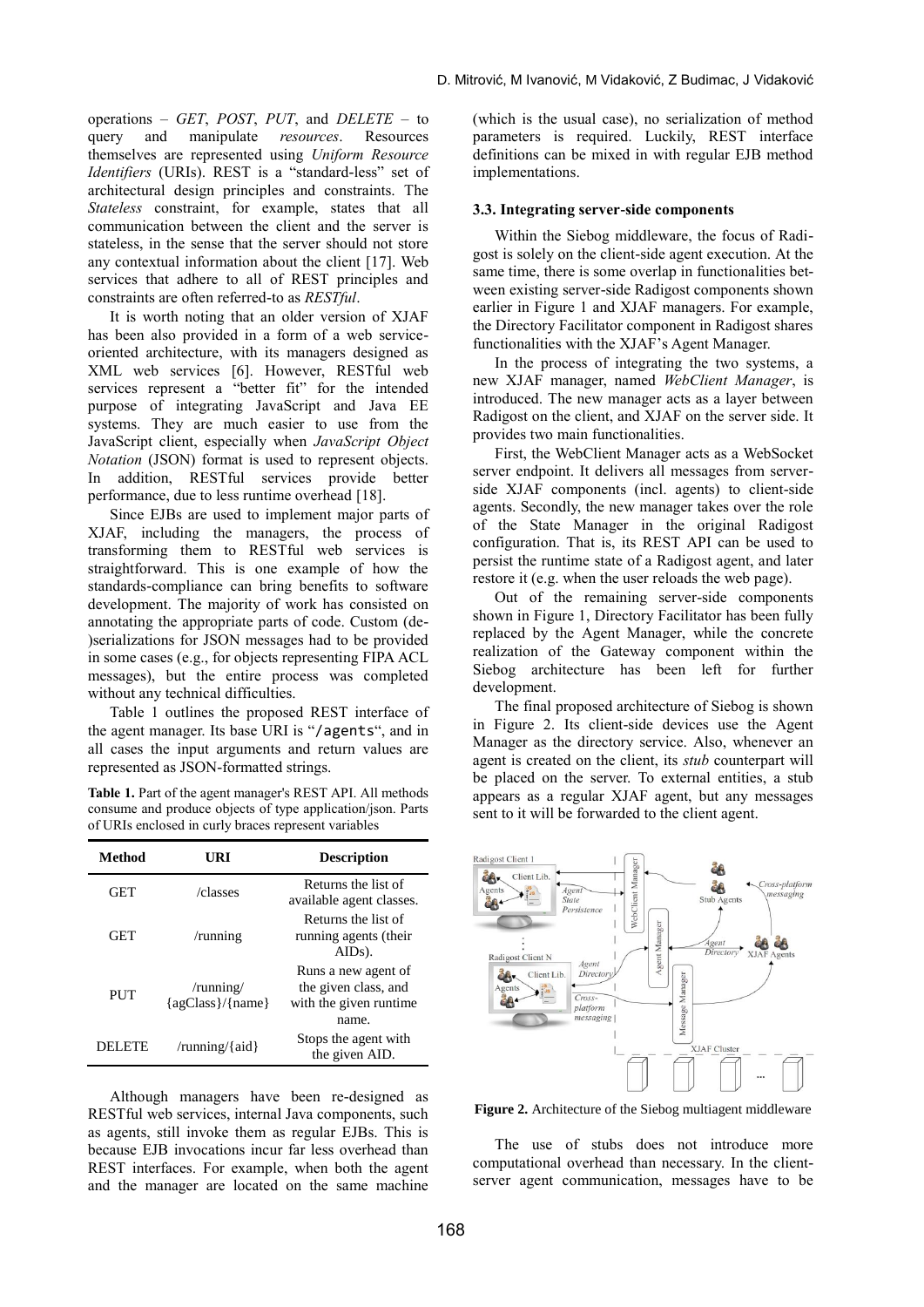transferred as JSON strings. Instead of having a centralized repository of client-side agents, which acts as a message (de-)serializer, a more efficient approach is used (e.g., no bottlenecks, no single point of failure, etc.). Since the agent identifier on the client (among other things) incorporates the browser session identifier, it is impossible for two different client-side agents to reference the same server-side stub.

Server-to-client messaging is achieved through the newly introduced WebClient Manager, and over the WebSocket protocol. Client-to-server messaging is performed through the Message Manager's newly developed REST API, as described next.

#### **3.4. Interaction between Radigost and XJAF**

Both Radigost and XJAF can act as clients in an interaction. As shown in [Figure 3,](#page-5-0) Radigost includes *stub* implementations of XJAF's managers. Each stub implementation simply performs an asynchronous AJAX call to the appropriate RESTful interface. On the other hand, when XJAF (or one of its agents) needs to interact with Radigost (or one of its agents), the standard WebSocket protocol is used. The message is serialized on the server side into a JSON-formatted string, transferred to the client's web browser, deserialized into a corresponding Radigost message, and delivered to the target. Unfortunately, the (de-) serialization process cannot be fully avoided at the moment, as web browsers in general do not support binary data transfer through WebSockets.



<span id="page-5-0"></span>**Figure 3.** Communication flow from Radigost to XJAF through the REST API, and from XJAF to Radigost over the WebSocket protocol

As noted earlier, the interaction between Radigost and XJAF is manifested in three different ways: code sharing, message exchange, and agent mobility. Obviously, code sharing is possible as long as the agent implementation satisfies all constraints imposed by web environments, and relies only on libraries available in both JavaScript and Java.

Message exchange is the easiest to achieve. It is enough to extend the AID representation in both Radigost and XJAF with a *platform identifier*. The message sending routines in both sub-systems can then simply compare this value with their host platforms' identifiers, and forward the message appropriately.

The idea of code sharing is that the agent developer can write an agent once, using his/hers preferred programming language. The Siebog platform then takes a care of executing the agent on Radigost and XJAF, as needed. This feature has two aspects: executing JavaScript agents in the Java Virtual Machine (VM), and executing Java agents in web browsers.

The execution of JavaScript agents on Java VM is a much simpler task. *Java Specification Request (JSR) 223* defines the standard *Scripting API* for Java VM [\[19\].](#page-9-16) Besides executing JavaScript code, the API offers some advanced features. For example, JavaScript programs can import and use Java classes, and indirectly implement Java interfaces, which are then directly accessible in Java programs, etc.

Unfortunately, there is no standard way of executing Java code in web browsers. The approach of embedding XJAF agents and functionalities in Java applets would be *subpar*, beating the purpose and advantages of Radigost. However, an efficient thirdparty solution does exist. *Google Web Toolkit* (GWT) is a popular set of open-source libraries and tools that transform complex Java-based web applications into pure JavaScript applications [\[20\].](#page-9-17) One of its defining features is *cross-browser compatibility*: GWT will produce a number of *compilations* from the same Java source, each optimized for a distinct web browser. In this way, developers are relieved from worrying about browser-specific implementations, and the best possible runtime performance can be achieved. Given its many advantages, Siebog relies on GWT for executing Java agents in Radigost.

Although the code sharing feature of Siebog does work in practice, developers need to be aware of its limitations. For example, writing performance-centric agents in JavaScript and then executing them in Java VM might not be the best option. Instead, it would be better to move the core implementation to a Javabased agent, and then communicate with it from Radigost. Similarly, although powerful, GWT poses a number of limitations on Java implementations; more<br>details are available in the official GWT details are available in the documentation.

The final aspect of the Radigost-XJAF interaction is agent mobility. For example, an agent running in the web browser should be able to move to the server, replicate and distribute itself across the cluster, and finally return to the web browser carrying the computational result. With the existence of state persistence and code sharing, this functionality can be achieved in a straightforward manner. An example of its use is given in the next section.

#### **4. A case study**

The previous performance evaluation of Radigost presented in [\[5\]](#page-9-2) has shown that the system offers the runtime execution speed comparable to that of a desktop-based multiagent solution. Similarly, it has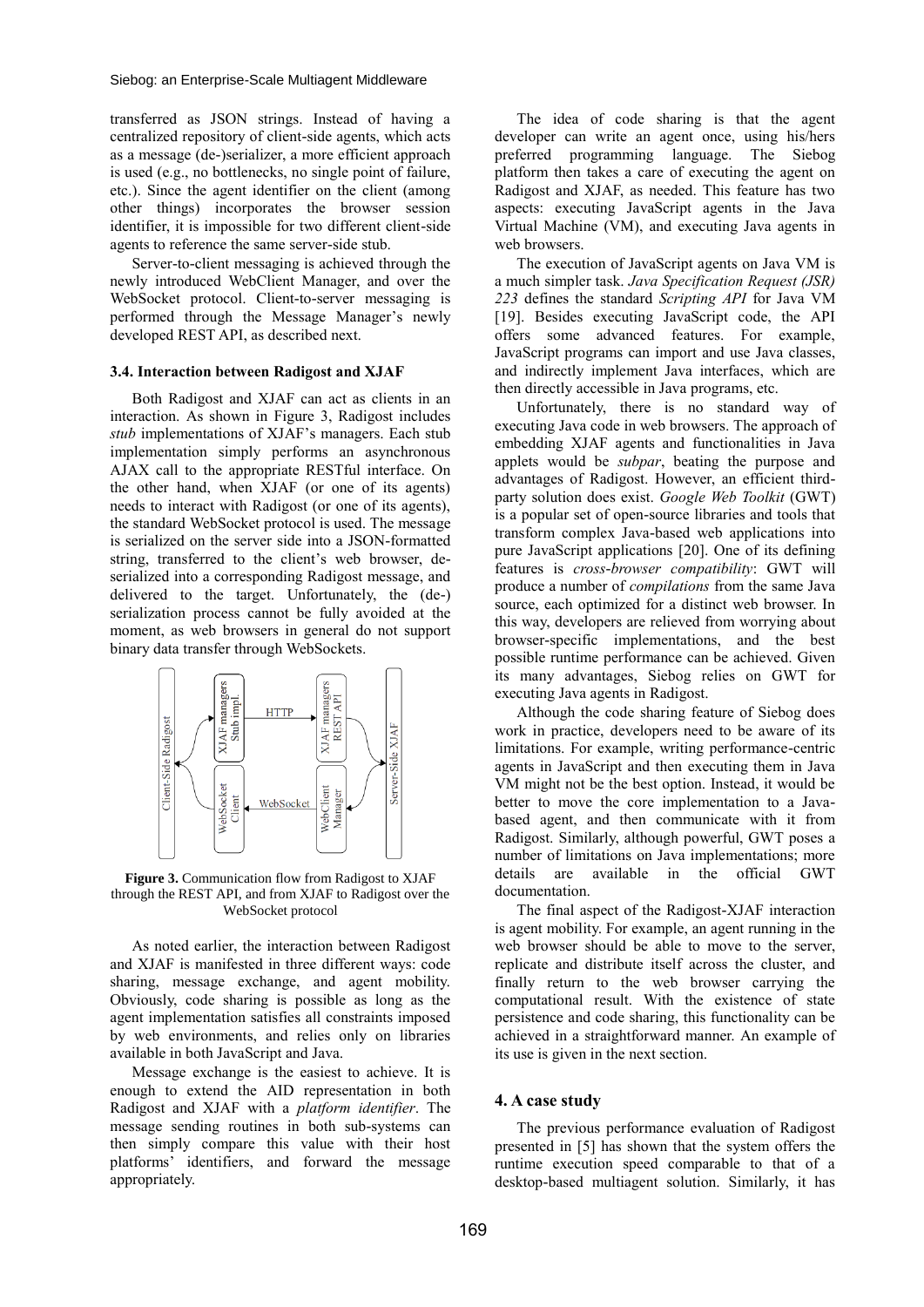been shown in [\[1\]](#page-8-0) that XJAF performs better than a third-party multiagent solution for scenarios with large populations of agents. Here, instead of a performance evaluation, we will demonstrate one practical application of Siebog. The case study utilizes new features that emerge from the proposed Radigost-XJAF integration. More concretely, it shows the heterogeneous agent mobility in practice.

The case study includes a couple of different hardware devices; for example, a smartphone and a Smart TV. The user visits the application's web page on the smartphone, and takes a photo using the device's camera. He/she then activates the mobile agent, which:

- Moves to the server, carrying the photo with it;
- Persists the photo in the user's database;
- Moves to the Smart TV, and shows the photo.

The application's execution flow is shown in [Figure](#page-6-0) **4**. A simplified version of this case study was previously used in [\[4\],](#page-9-1) that, in turn, was inspired by the case study in [\[21\].](#page-9-18)



<span id="page-6-0"></span>**Figure 4.** Execution flow of the presented case study

As noted, whenever a web page with Siebog agents is loaded on a client device, the agents and the client device itself are registered with the server. This enables any interested party to inspect and interact with client-side Siebog agents regardless of their physical location. Also, it provides the starting point for agent mobility required here.

The case study consists of the host web page and the mobile agent. The web page shows a list of connected client devices and a number of control buttons. It does not require any external plugins to take photos, since the media capture and streaming are part of the HTML5 standard. Security is provided at the web browser level: the user is asked whether the application can access the camera.

The *full* source code of the mobile agent, named *PhotoAgent*, is shown in [Listing 1.](#page-6-1) Once the user takes a photo, the agent is started. Its initialization function onInit, receives the photo along with the destination device, and the user's session identifier. At the end of the initialization phase, the agent moves itself to the server.

Before the migration process starts, Siebog retrieves and remembers the agent's internal state. The actual migration is performed by making the appropriate REST API call to the WebClient Manager.

On the server side, each JavaScript agent is embedded in an instance of the *RadigostAgent* component. That is, RadigostAgent is a server-side (i.e., XJAF) agent that acts as a wrapper around a JavaScript agent. It uses the previously mentioned Java Scripting API to execute and interact with the embedded JavaScript code. For example, Radigost-Agent will first restore the agent's internal state, and then invoke its onArrived function.

In order to better support the execution of clientside agents on the server, a special helper class has been developed. In the given source code, the agent uses this helper class to persist the photo in the user's database. The helper's function persist relies on the *Java Persistence API*, a Java EE specification for object-relational mapping. As the final execution step on the server, the agent migrates to the destination client to show the photo.

<span id="page-6-1"></span>Listing 1. The full source code of the PhotoAgent used in the case study. This mobile agent moves between client devices and the server, carrying the user's photo with it.

```
importScripts("/siebog/radigost.js");
function PhotoAgent() { };
PhotoAgent.prototype = new Agent();
PhotoAgent.prototype.onInit = function(args) {
  this.photo = args.photo;
   this.destClient = args.destClient;
   this.sessionId = args.sessionId;
   this.moveToServer();
};
PhotoAgent.prototype.onArrived = 
     function(hap, isServer) {
   if (isServer) { 
     var helper = this.getRadigostHelper();
     helper.persist(this.sessionId, this.photo);
     helper.moveToClient(this.aid,
       this.destClient);
   } else { // on the dest client, show the 
photo
    this.onStep(this.photo);
  }
};
```
In conclusion, the case study demonstrates the benefits of combining agents with HTML5 and Java EE technologies. By following the well-established and widely-used software development standards, the Siebog multiagent middleware can seamlessly integrate software agents into modern web and enterprise applications.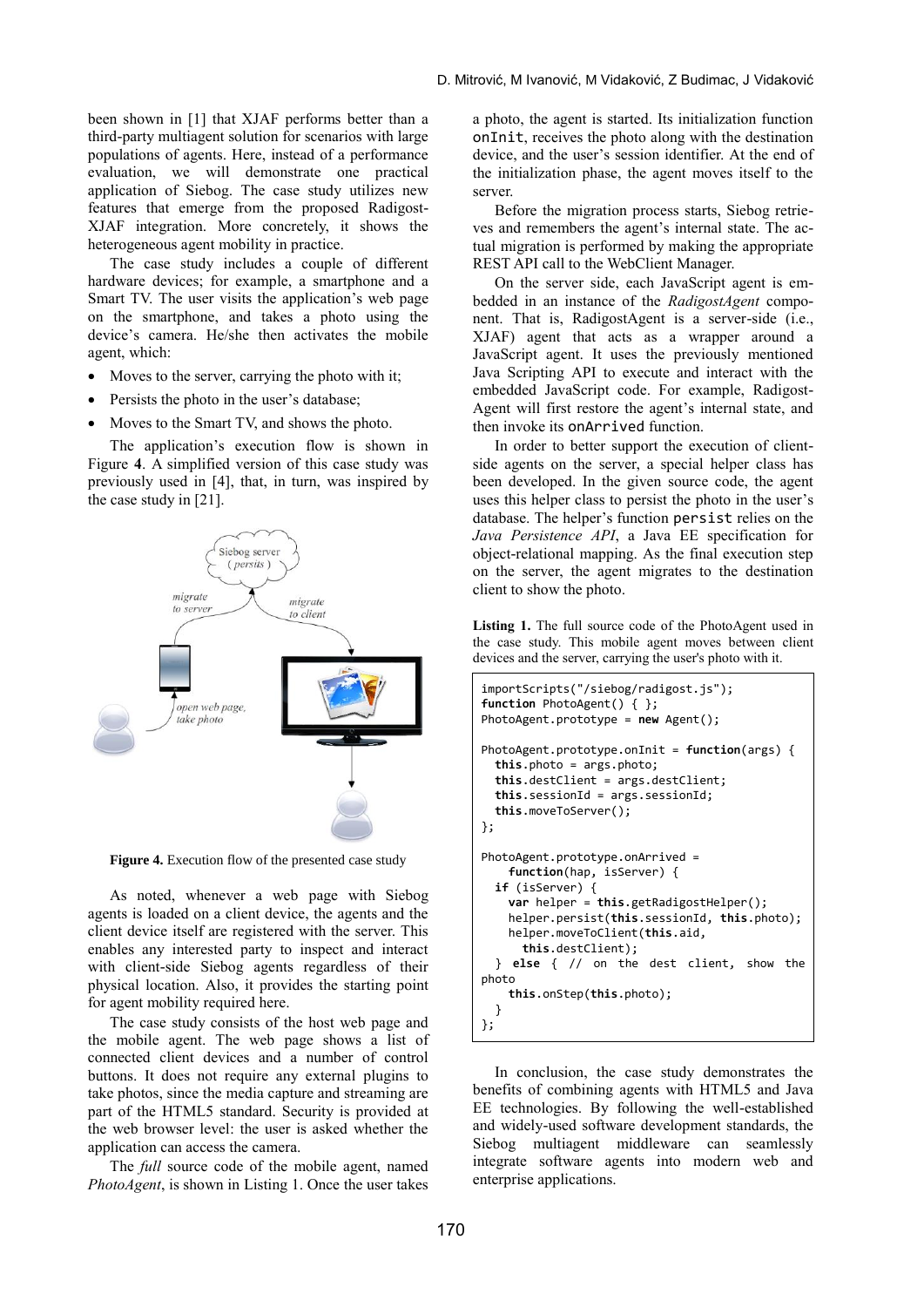## **5. Related work**

This section provides a comparison of Siebog and other existing multiagent middlewares. In the first part, the focus is on the client-side (i.e., Radigostprovided) features of our framework, while the second part compares its server-side (i.e., XJAF-provided) functionalities.

Generally speaking it is evident lack of contemporary research efforts and published papers concerning fault tolerance in agent clusters which is, in fact, one of the main advantages of our system. Few papers [\[22\],](#page-9-19) [\[23\]](#page-9-20) deal only with theoretical aspects of the fault tolerance in agent clusters, but they are rather out of date. On the other hand, only paper [\[1\]](#page-8-0) deals with industrial-based solutions for agent clustering, and that paper is based on and uses XJAF.

To the best of our knowledge, papers regarding client-side agents are also not so common. According to that, the following subsections will describe related work in both areas (client-side and server-side) using widely available, contemporary and frequently used agent frameworks, middlewares and architectures.

## **5.1. Comparing the client-side features of Siebog**

Currently, there exist several web-based multiagent middlewares. *JACK Intelligent Agents WebBot* utilizes several enterprise Java technologies. The framework is executed on the server, and consists of three layers: Servlet Container, which acts as an interface to the application front-end *JACK application*, which contains the actual agent code, and *WebBot*, which acts as an intermediary between the other two layers.

The popular multiagent framework JADE is known for its extensibility [\[15\].](#page-9-12) The web support is added through *JadeGateway* that acts as a link between server-side agents and remote clients. An additional Java-based web agent framework is *JaCa-Web*, that enables the web-based execution of *Jason* agents, along with the *CArtAgO* framework for artefacts' modeling [\[24\].](#page-9-21)

*Smart Python multi-Agent Development Environment* (SPADE) is a client-server architecture [\[25\].](#page-9-22) It relies on the existing communication protocol for agent interaction, and offers a number of FIPAstandardized agent services.

The main difference between Siebog and all of these middlewares is that its client side (i.e., Radigost) is developed in the manner of modern web applications: using the HTML5 set of technologies. An important advantage of this approach is greater platform-independence: Siebog is the only system among this group that requires no virtual machine or browser plug-in to run. Also, it is readily available to end-users, without any installation or configuration steps. Finally, unlike *JACK WebBot* and *JadeGateway*, Siebog agents are actually executed on the client side, reducing the server load.

The only other purely HTML5-based agent platform that we are aware of is described in [\[21\].](#page-9-18) There are several important differences between the two systems. Siebog is more advanced on the client side, as it fully utilizes the advantages of Web Workers and the WebSocket protocol. On the server side, while Siebog relies on Java EE, their platform conveniently uses *Node.js*, a JavaScript-based server framework. Although this approach simplifies the implementation of certain functionalities, such as agent mobility, it lacks the cluster-based features of Java EE available in XJAF.

## **5.2. Comparing the server-side features of Siebog**

Currently, there are several multiagent middlewares that offer agent load-balancing and/or faulttolerance. *Cognitive Agent Architecture* (Cougaar) is a Java-based distributed agent architecture specifically designed for unstable environments [\[26\].](#page-9-23) Cougaar provides state persistence and error recovery for its agents. Since its internal components are designed as agents, they are protected by the fault-tolerance subsystem too. Agent distribution and fault-tolerant features in Cougaar are more powerful than those found in XJAF. However, our system demonstrates how many of these features can be realized with much less effort and much fewer resources, by using standard and ready-made solutions in Java EE.

*Magentix* is a Linux-based multiagent middleware. It is built with the runtime performance as the primary focus [\[27\].](#page-9-24) For this purpose, the system is heavily based on low-level features offered by the operating system. For example, each agent is represented by a Linux process with three internal threads. The platform itself can be distributed across a number of computers. Although it achieves remarkable runtime performance, Magentix lacks previously described features of XJAF that stem from the use of computer clusters.

JADE is a popular, Java-based multiagent middleware [\[15\].](#page-9-12) It supports the development of both reactive and cognitive agents, and features an extensive ecosystem of plug-ins. JADE's agent containers can be distributed across a computer network, and have a support for fault-tolerance at the container level. XJAF provides more advanced load-balancing and fault-tolerant features than JADE. And as shown in [\[1\],](#page-8-0) it performs better in scenarios with large populations of agents.

*Whitestein LS/TS* includes a set of tools, a UMLbased modeling language, and a high-level library for developing agents [\[28\].](#page-9-25) It's Java-based and offered in three separate editions. However, its higher-level abstractions enable an agent written once to execute on any of the editions without changes. Although the *Enterprise* edition of *Whitestein LS/TS* is developed in Java EE, it is a commercial product, and so a deeper analysis could not be performed.

Finally, as it can be concluded from the presented analysis, none of the described multiagent middlewares provides the combination of features available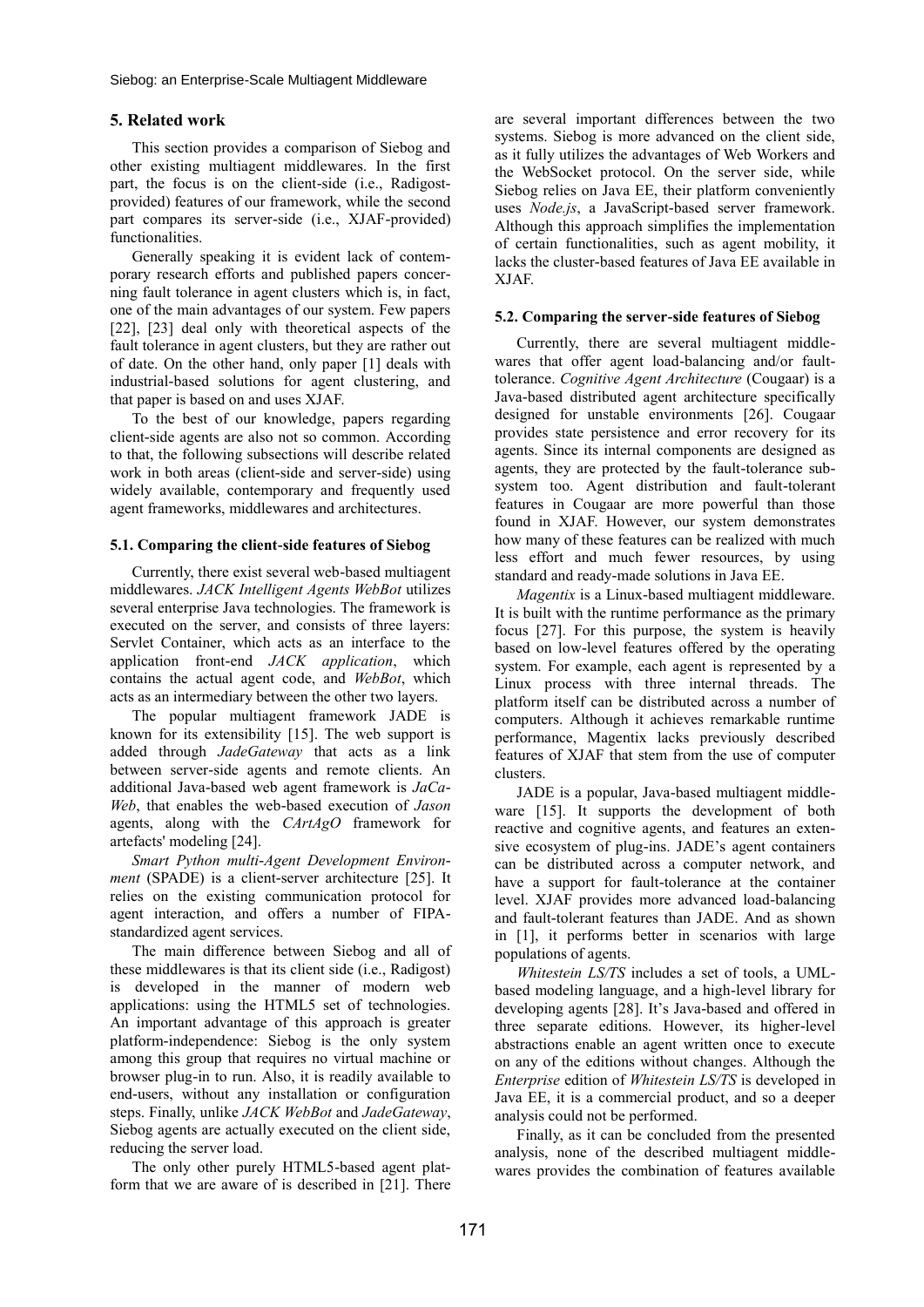in Siebog, namely, the HTML5-based agent support on the client side, and the Java EE-based agent support for clustered environments on the server side. This combination of functionalities is in line with modern approaches to enterprise web application development, enabling an easier integration of Siebog and its agents into mainstream enterprise solutions.

#### **6. Conclusions and future work**

Siebog is a multiagent middleware that builds on the successes of HTML5 and Java EE. The main goal of this middleware is to offer high performance and platform independence for software agents. As shown in this paper, those features are realized using modern web and enterprise application development standards. In this way, any multiagent system built on top of Siebog has several important features.

On the client side, Siebog offers true platformindependence. By running in web browsers, Siebog agents can be executed on a wide variety of hardware and software platforms, including desktops, smartphones and tablets, and Smart TVs. This is beneficial to both agent developers, which can write agents in the *write once, run anywhere* manner, and to end-users, which can access their Siebog-based applications in the most convenient way.

On the server side, Siebog runs on a top of computer clusters offering a high-availability of deployed applications. That is, the system achieves scalability through automated agent load-balancing and fault-tolerance through agent state replication and failover. These advanced functionalities were not implemented from scratch. Instead, Siebog uses standard, readily made technical solutions of Java EE.

As discussed earlier, the Siebog middleware is not simply a set of individual components. Our earlier multiagent middlewares, Radigost and XJAF, have been integrated in a way that enables cross-platform agent interaction, code sharing, and even heterogeneous agent mobility.

The future work on Siebog will be focused on a number of areas. Here, security plays an important role. As shown in the case study, a mobile agent can easily move from one client to another, while carrying custom data with it. This could present serious security issues, and therefore a full assessment of possible security flaws is required.

The social ability of agents is one of the defining characteristics of the agent technology. Therefore, we are currently incorporating a number of standard interaction and action coordination approaches into our system. The main focus is on *reliability*: Siebog will employ state replication in order to assure that the interaction and coordination sub-systems continue to operate regardless of hardware and software failures.

For any system to become production-ready, applications that are more practical are needed. Given the highly-distributed nature of Siebog, the initial focus will be on applications in the field of ant colony optimizations [\[11\].](#page-9-8) Future work will also include practical applications in web environments, including web service management [\[29\],](#page-9-26) personalization and recommendation of online material [\[30\],](#page-9-27) [\[31\],](#page-9-28) grid computing [\[31\],](#page-9-29) online games [\[20\],](#page-9-17) web crawling [\[33\],](#page-9-30) and various kinds of online pedagogical agents [\[34\],](#page-9-31) [\[35\].](#page-10-0) Having in mind that Siebog provides the necessary infrastructural support for fault tolerant clustered environment as well as having agents running in wide range of devices, many of the abovementioned applications can benefit from using Siebog.

Currently, Siebog is suitable for developing not only reactive, but also reasoning *BDI (belief-desireintention)* agents. For the latter, it includes a Java EE version of the AgentSpeak [\[36\]](#page-10-1) that is an agentoriented programming language for the popular Jason platform. We are also in the process of developing a unique, distributed reasoning engine.

Finally, having in mind all advantages, mentioned within the paper, that our system posses and offers, it represents also a good starting point for development of more sophisticated and "clever" agents [\[37\].](#page-10-2) For example Agreement technologies [\[38\],](#page-10-3) [\[39\]](#page-10-4) play important role in wide range of computer systems and environments in which autonomous agents negotiate usually on behalf of humans to achieve mutually acceptable agreements. Interactions between agents and environment must be also supported by sophisticated activities like reasoning, learning, or planning. Concepts like norms, trust, reputation, and argumentation are essential in interactions between agents within such systems. Obviously it is not easy task to handle, maintain and incorporate all such sophisticated concepts within an integral framework. But, possibilities for practical development and real applications of high-quality, high-performance, and highly reliable agents based on agreement technologies with Siebog are promising. Additional superiority of Siebog agents in the area of agreement technologies lies in the fact that they can easily run on a wide variety of software and hardware platforms and can harness the benefits of clustered environments.

#### **Acknowledgements**

This work was partially supported by Ministry of Education, Science and Technological Development of the Republic of Serbia, through project no. OI174023: "Intelligent techniques and their integration into widespectrum decision support."

#### **References**

- <span id="page-8-0"></span>[1] **D. Mitrović, M. Ivanović, M. Vidaković, Z. Budimac**. Extensible Java EE-based agent framework in clustered environments. *Lecture Notes in Computer Science*, 2014, Vol. 8732, 202-215.
- <span id="page-8-1"></span>[2] **D. Mitrović, M. Ivanović, M. Vidaković, Z. Budimac**. A scalable Distributed architecture for web-based software agents. *Lecture Notes in Computer Science*, 2015, Vol. 9329, 67-76.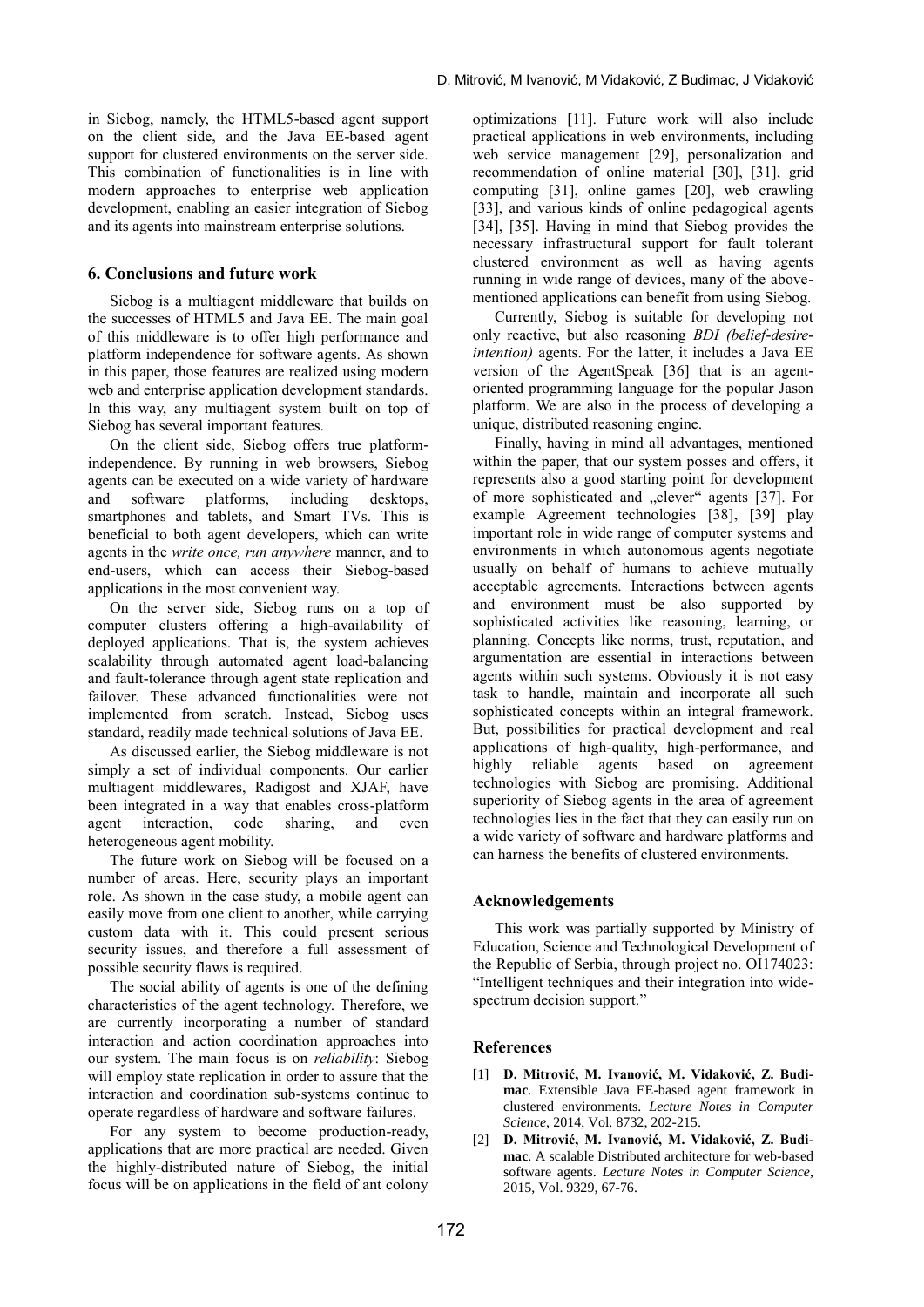- <span id="page-9-0"></span>[3] **S. Xinogalos, K. E. Psannis, A. Sifaleras**. Recent advances delivered by HTML 5 in mobile cloud computing applications: a survey. In: *Proceedings of the Fifth Balkan Conference in Informatics, (BCI 2012)*, ACM, New York, NY, USA, 2012, pp. 199-204.
- <span id="page-9-1"></span>[4] **D. Mitrović, M. Ivanović, C. Bădică**. Delivering the multiagent technology to end-users through the web. In: *Proceedings of the 4th International Conference on Web Intelligence, Mining and Semantics*, Article no. 54, ACM, New York, NY, USA, 2014.
- <span id="page-9-2"></span>[5] **D. Mitrović, M. Ivanović, Z. Budimac, M. Vidaković**. Radigost: Interoperable web-based multi-agent platform. *Journal of Systems and Software*, 2014, Vol. 90, No. 4, 167–178.
- <span id="page-9-3"></span>[6] **D. Mitrović, M. Ivanović, Z. Budimac, M. Vidaković**. Supporting heterogeneous agent mobility with ALAS. *Computer Science and Information Systems,* 2012, Vol. 9, No. 3, 1203-1229.
- <span id="page-9-4"></span>[7] **M. Vidaković, M. Ivanović, D. Mitrović, Z. Budimac**. Extensible Java EE-based agent framework – past, present, future. In: M. Ganzha and L. C. Jain, (eds.), *Multiagent Systems and Applications*, Vol. 45 of *Intelligent Systems Reference Library*, pp. 55-88, Springer Berlin Heidelberg, 2013.
- <span id="page-9-5"></span>[8] **V. Dignum**. An overview of agents in knowledge management. In: *Proceedings of INAP-05*, *Lecture Notes in Artificial Intelligence,* 2006, Vol. 4369, pp. 175-189.
- <span id="page-9-6"></span>[9] **H. Nakashima, H. Aghajan, J. C. Augusto**. Handbook of ambient intelligence and smart environments. Springer, 2010.
- <span id="page-9-7"></span>[10] **B. Vesin, M. Ivanović, A. Klašnja-Milićević, Z. Budimac**. Protus 2.0: Ontology-based semantic recommendation in programming tutoring system. *Expert Systems with Applications*, 2012, Vol. 39, No. 12, 12229-12246.
- <span id="page-9-8"></span>[11] **S. Ilie, C. Bădică**. Multi-agent approach to distributed ant colony optimization. *Science of Computer Programming*, 2013, Vol. 78, No. 6, 762-774.
- <span id="page-9-9"></span>[12] Siebog: An Enterprise-Scale Multiagent Middleware. *Github repository*. Available: https://github.com/gcvt/siebog.
- <span id="page-9-10"></span>[13] Distributed Artificial Intelligence Course. *Faculty of Technical Sciences, University of Novi Sad*. Available: http://informatika.ftn.uns.ac.rs/DVIIA/
- <span id="page-9-11"></span>[14] **A. Gonclaves**. Beginning Java  $EE^{TM}$  6 platform with GlassFish 3, Second Edition. ISBN: 978-1-4302-2889- 9, Apress Media LLC, 2010.
- <span id="page-9-12"></span>[15] **F. Bellifemine, G. Caire, D. Greenwood**. Developing Multi-Agent Systems with JADE. *John Wiley & Sons*, 2007.
- <span id="page-9-13"></span>[16] **G. Hohpe, B. Woolf**. Enterprise integration patterns: designing, building, and deploying messagin*g solutions. ISBN: 978-0321200686,* Addison Wesley, 2003.
- <span id="page-9-14"></span>[17] **R. T. Fielding**. Architectural styles and the design of network-based software architectures. PhD Dissertation, University of California, Irvine, 2000.
- <span id="page-9-15"></span>[18] **G. Mulligan, D. Gracanin**. A comparison of SOAP and REST implementations of a service based interaction independence middleware framework. In: *Proceedings of the 2009 Winter Simulation Conference*, 2009, pp. 1423-1432.
- <span id="page-9-16"></span>[19] **M. Grogan**. JSR-223: Scripting for the Java<sup>TM</sup> platform. Sun Microsystems, Inc. 2006.
- <span id="page-9-17"></span>[20] **A. Tacy, R. Hanson, J. Essington, A. Tökke**. GWT in action, second edition. ISBN: 978-1935182849, *Manning Publications*, 2014.
- <span id="page-9-18"></span>[21] **L. Jarvenpaa, M. Lintinen, A.-L. Mattila, T. Mikkonen, K. Systa, J.-P. Voutilainen**. Mobile agents for the internet of things. In: *17th International Conference on System Theory, Control and Computing*, 2013, pp. 763-767.
- <span id="page-9-19"></span>[22] **K. Park**. A Fault Tolerant Mobile Agent Model in Replicated Secure Services. *Lecture Notes in Computer Science*, 2004, Vol. 3043, 500-509.
- <span id="page-9-20"></span>[23] **H. Pals, S. Petri, C. Grewe**. FANTOMAS Fault Tolerance for Mobile Agents in Clusters. *Lecture Notes in Computer Science*, 2000, Vol. 1800, 1236-1247.
- <span id="page-9-21"></span>[24] **M. Minotti, A. Santi, A. Ricci**. Developing web client applications with Jaca-Web. 11<sup>th</sup> Workshop nazionale "Dagli Oggetti agli Agenti", September 2010.
- <span id="page-9-22"></span>[25] **E. Argente, J. Palanca, G. Aranda, V. Julian, V. Botti, A. Garcia-Fornes, A. Espinosa**. Supporting agent organizations. In: Burkhard, H.D., Lindemann, G., Verbrugge, R., Varga, L. (eds.) Multi-Agent Systems and Applications V, Lecture Notes in Computer Science, 2007, Vol. 4696, pp. 236-245.
- <span id="page-9-23"></span>[26] **S. Siracuse, R. Tomlinson, T. Wright, J. Zinky**. Experience with task/allocation coordination primitive for building survivable multi-agent systems. In: *International Conference on Integration of Knowledge Intensive Multi-Agent Systems*, April 2007 pp. 40-45.
- <span id="page-9-24"></span>[27] **J. M. Alberola, J. M. Such, V. Botti, A. Espinosa, A. Garcia-Fornes**. A scalable multiagent platform for large systems. Computer Science and Information Systems, 2013, Vol. 10, No. 1, 51-77.
- <span id="page-9-25"></span>[28] **G. Rimassa, M. Calisti, M. E. Kernland**. Living systems ® technology suite. In: R. Unland, M. Klusch, M. Calisti, (eds.), *Software Agent-Based Applications, Platforms and Development Kits*, pp. 73-93, Birkhauser Verlag, 2005.
- <span id="page-9-26"></span>[29] **J. Bentahar, Z. Maamar, D. Benslimane, P. Thiran**. Using argumentative agents to manage communities of web services. In: *21st International Conference on Advanced Information Networking and Applications Workshops*, May 2007, Vol. 2, pp. 588-593.
- <span id="page-9-27"></span>[30] **P. Lops, M. Gemmis, G. Semeraro**. Content-based recommender systems: State of the art and trends. In: F. Ricci, L. Rokach, B. Shapira, and P. B. Kantor, (eds.), *Recommender Systems Handbook*, pp. 73-105. Springer US, 2011.
- <span id="page-9-28"></span>[31] **R. M. Swezey, S. Shiramatsu, T. Ozono, T. Shintani**. Intelligent page recommender agents: real-time content delivery for articles and pages related to similar topics. In: K. G. Mehrotra, C. K. Mohan, J. C. Oh, P. K. Varshney, and M. Ali, (eds.), *Modern Approaches in Applied Intelligence*, 2011, Vol. 6704 of *Lecture Notes in Computer Science*, pp. 173-182.
- <span id="page-9-29"></span>[32] **J. Cao, D. P. Spooner, S. A. Jarvis, G. R. Nudd**. Grid load balancing using intelligent agents. *Future Generation Computer Systems*, 2005, Vol. 21, No. 1, 135–149.
- <span id="page-9-30"></span>[33] **L. Ding, R. Pan, T. Finin, A. Joshi, Y. Peng, P. Kolari**. Finding and ranking knowledge on the semantic web. In Y. Gil, E. Motta, V. Benjamins, and M. Musen, (eds.), Vol. 3729 of *Lecture Notes in Computer Science*, pp. 156–170. Springer Berlin Heidelberg, 2005.
- <span id="page-9-31"></span>[34] **Y.-M. Cheng, L.-S. Chen, H.-C. Huang, S.-F. Weng, Y.-G. Chen, C.-H. Lin**. Building a general purpose